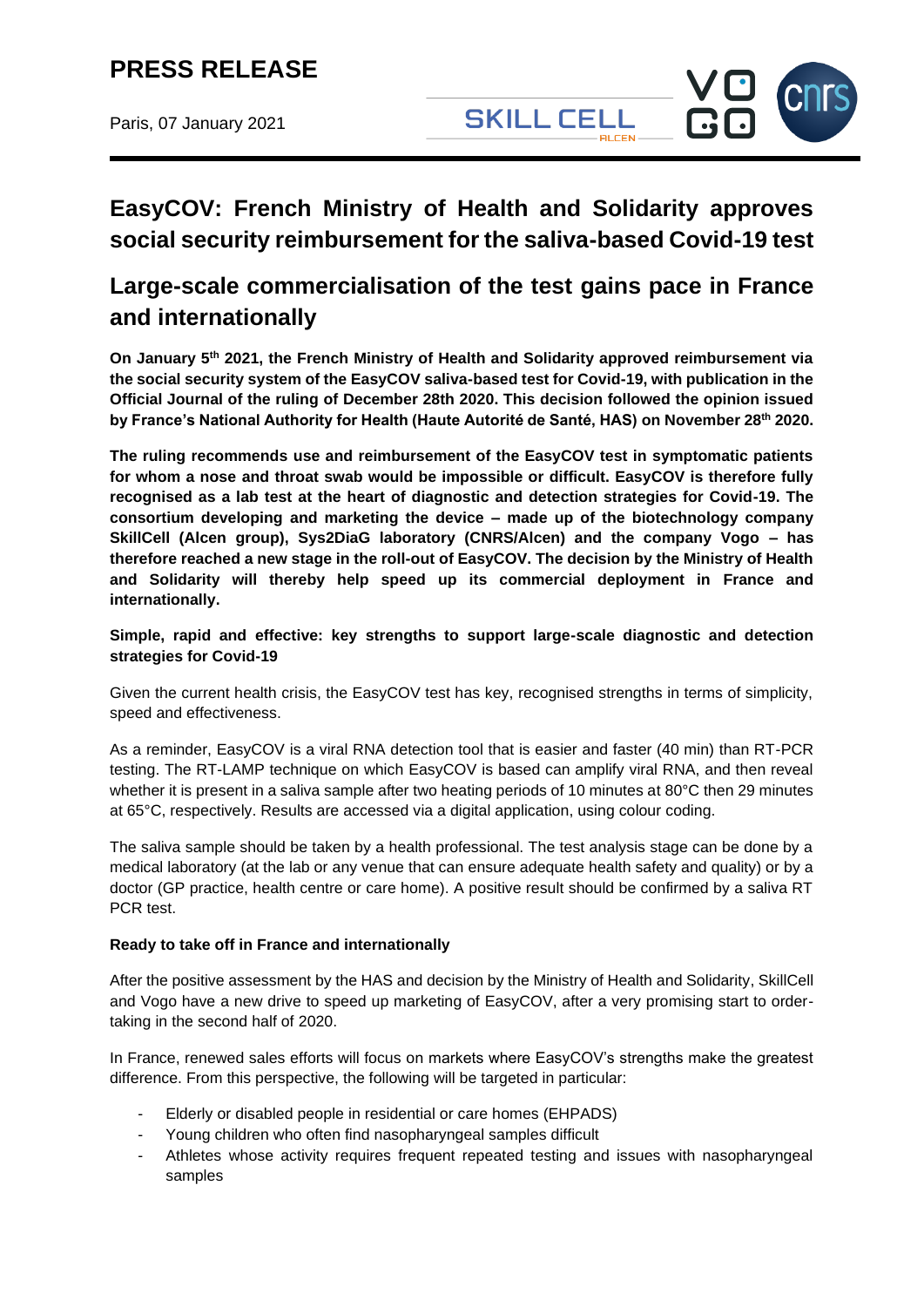# **PRESS RELEASE**

Paris, 07 January 2021

More widely and internationally, recognition of EasyCOV by the French authorities will also help speed up sales in various markets such as transport (airports, rail stations), hospitals, events, companies, and tourism.

**SKILL CELL** 

As a reminder, the EasyCOV test is produced and marketed by SkillCell, a subsidiary of the Alcen group. Since the second half of 2020, Vogo has received royalties, calculated based on the number of tests sold and completed in France and internationally, for its contribution to the consortium (developing the automatic results analysis solution and digital portal that works with all Health information systems).

The EasyCov program is also supported by la Direction Générale de l'Armement (DGA) and l'Agence de l'Innovation de Défense (AID), and by la Region Occitanie and l'Agence régionale de développement économique (AD'OCC) through financial backing in the form of subsidies.

#### **About SKILLCELL**

An ALCEN group subsidiary. SkillCell develops in-field diagnostic tests using its simplicity-centred approach: tests that must be able to be used by anybody, anywhere and at any time. Founded in Guadeloupe in 2017, the company has offices in Jarry (Guadeloupe), Paris and Montpellier. The SkillCell team brings together scientific experts and seasoned manufacturers to find solutions to medical and societal diagnostic testing issues by providing relevant, high-quality information that allows users to make well-informed choices with full transparency.

More information at: [www.skillcell-alcen.com](http://www.skillcell-alcen.com/)

**Contact :** Nathalie Charousset/+33609264462 - [presse@skillcell-alcen.com](mailto:presse@skillcell-alcen.com) -

#### **About CNRS**

The French National Center for Scientific Research is one of the most recognized and renowned public research institutions in the world. For more than 80 years, it has continued to attract talent at the highest level and to nurture multi-disciplinary and interdisciplinary research projects at the national, European and international levels. Geared towards the public interest, it contributes to the scientific, economic, social and cultural progress of France. The CNRS is above all 32,000 women and men, more than 1,000 laboratories in partnership with universities and other higher education institutions bringing together more than 120,000 employees and 200 professions that advance knowledge by exploring the living world, matter, the Universe, and the functioning of human societies. The CNRS ensures that this mission is carried out in compliance with ethical rules and with a commitment to professional equality. The close relationship it establishes between its research missions and the transfer of acquired knowledge to the public makes it today a key player in innovation in France and around the world. Partnerships with companies are at the heart of its technology transfer policy, and the start-ups that have emerged from CNRS laboratories bear witness to the economic potential of its research. The CNRS provides also access to research findings and data, and this sharing of knowledge targets many audiences: scientific communities, the media, decision-makers, economic players, and the general public.